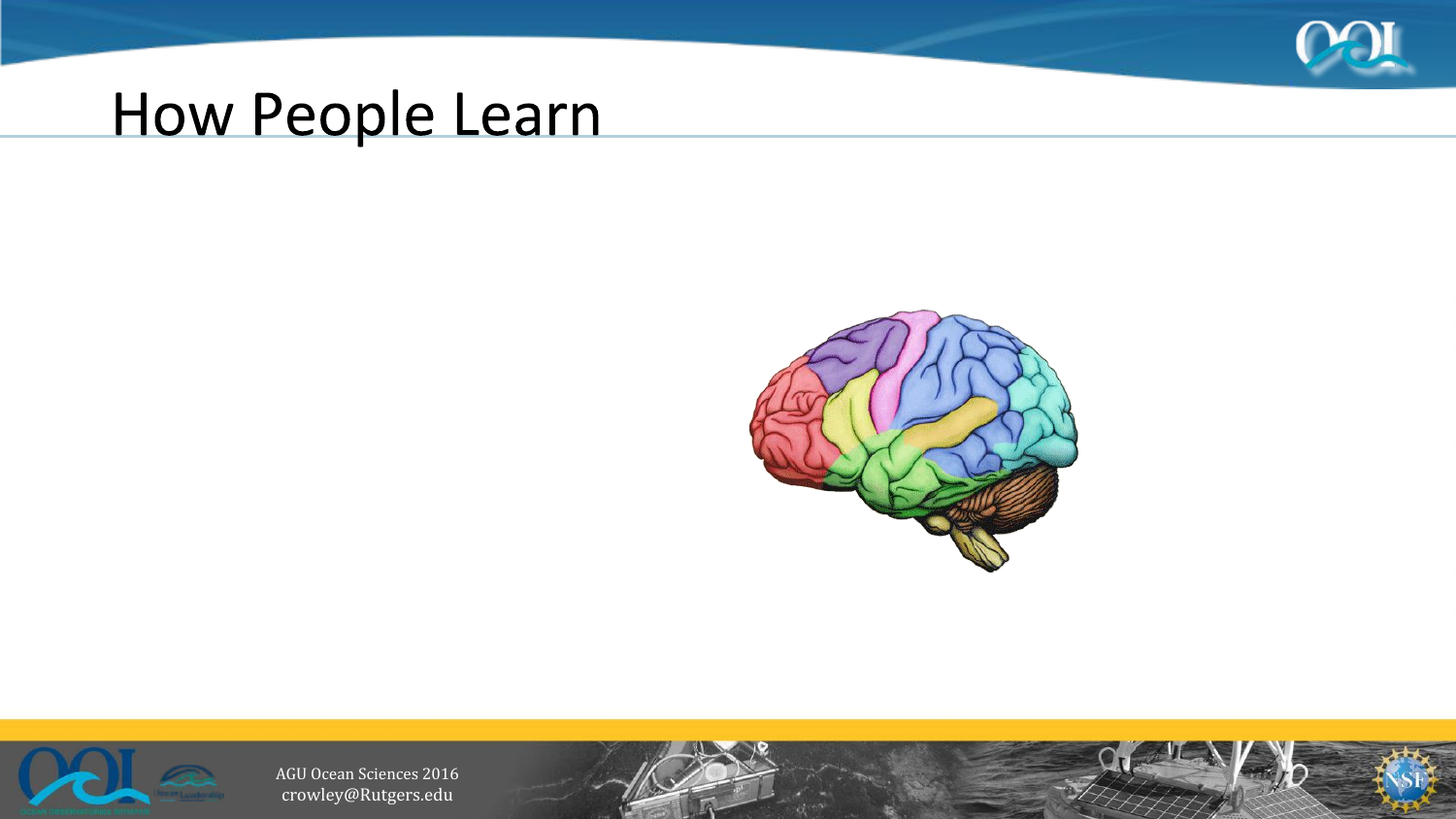

#### **Quick Write**

- •How do you think learning happens?
	- •What are your ideas about what facilitates and supports learning?



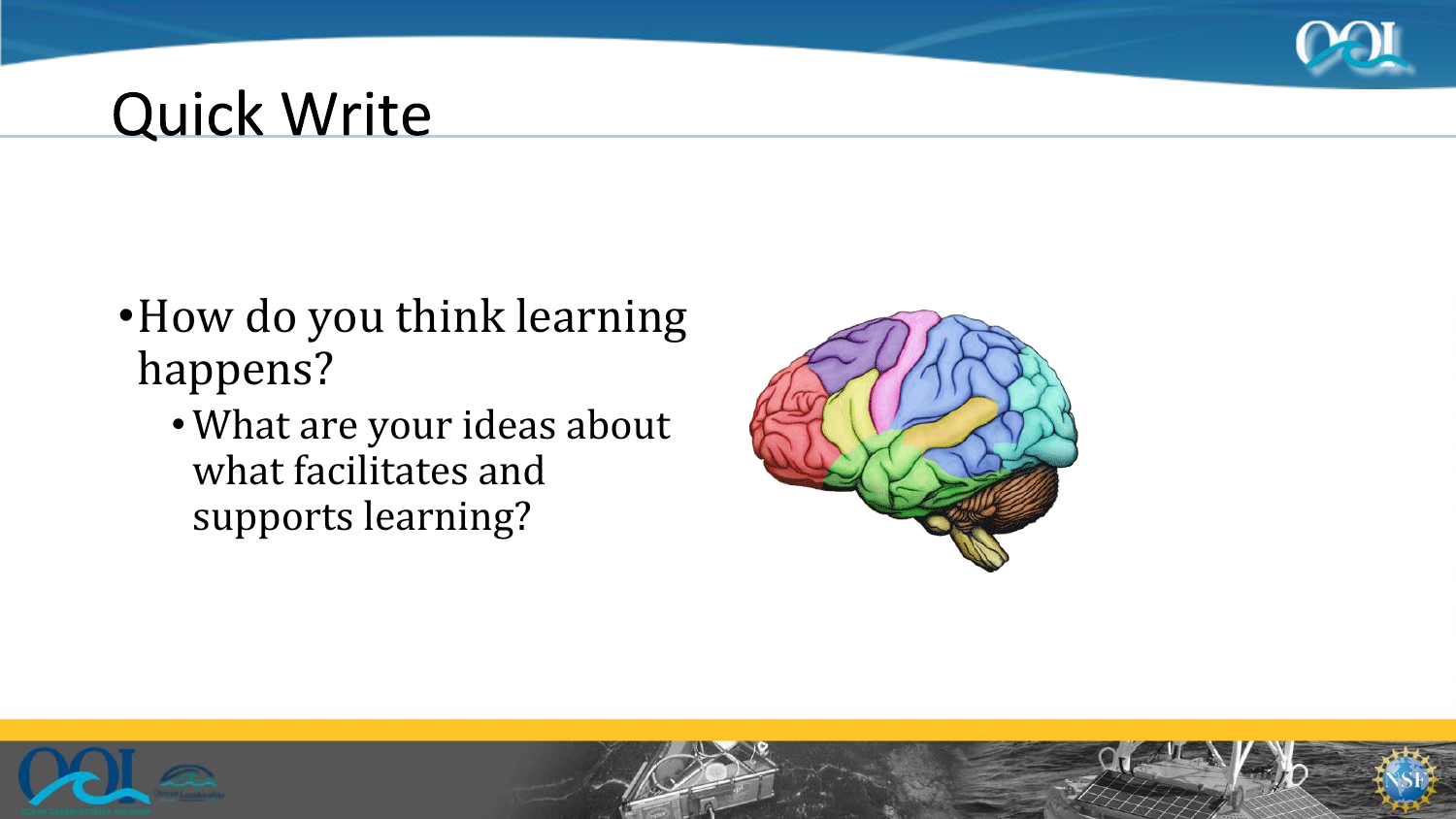

# Five Foundational Ideas on Learning



- Learning is *an active process* to construct understanding.
- Learning *builds on prior knowledge*.
- Learning occurs *in a complex social environment* and is a social activity.
- Learning should be *situated in an authentic context*.
- Learning is affected by *motivation and cognitive engagement*.

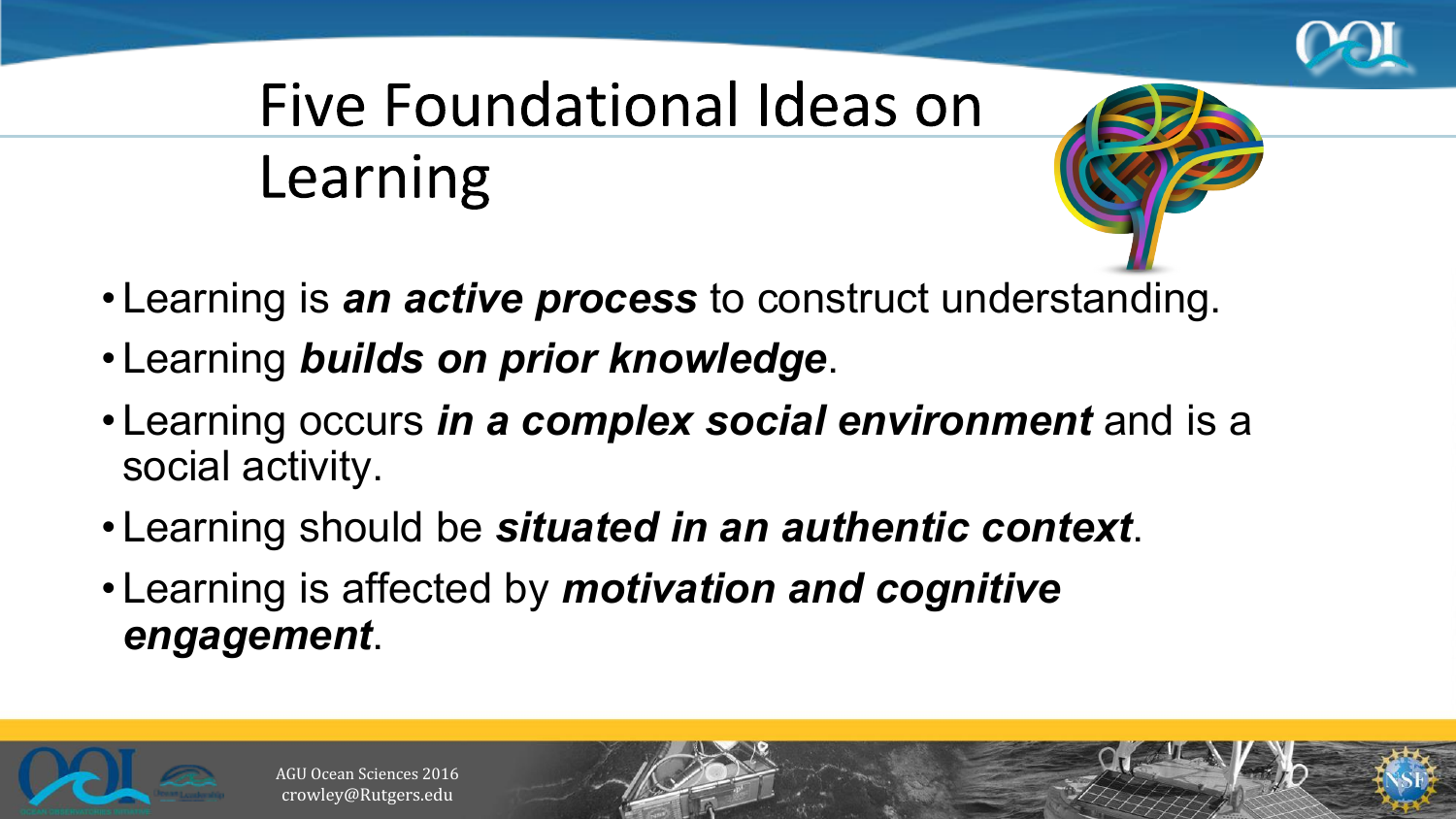

### **Reading Partner Research Discussion How People Learn**

- **Form** groups of 6.
- **Pair up** with someone in your group.
- Each pair **Read** one topic.
- **Talk** with your partner:
	- o What does each idea mean?
	- o How do the ideas relate to what you already know?
- **Share & Discuss** in your group:
	- o What is your topic about?
	- o What questions came up?
	- o What are connections between the topics?
- **Be prepared** to share the big ideas from group discussion.



- The brain system &
- prior knowledge Conversations &
- $\overline{2}$ social activities
- Engagement in  $|3.$ learning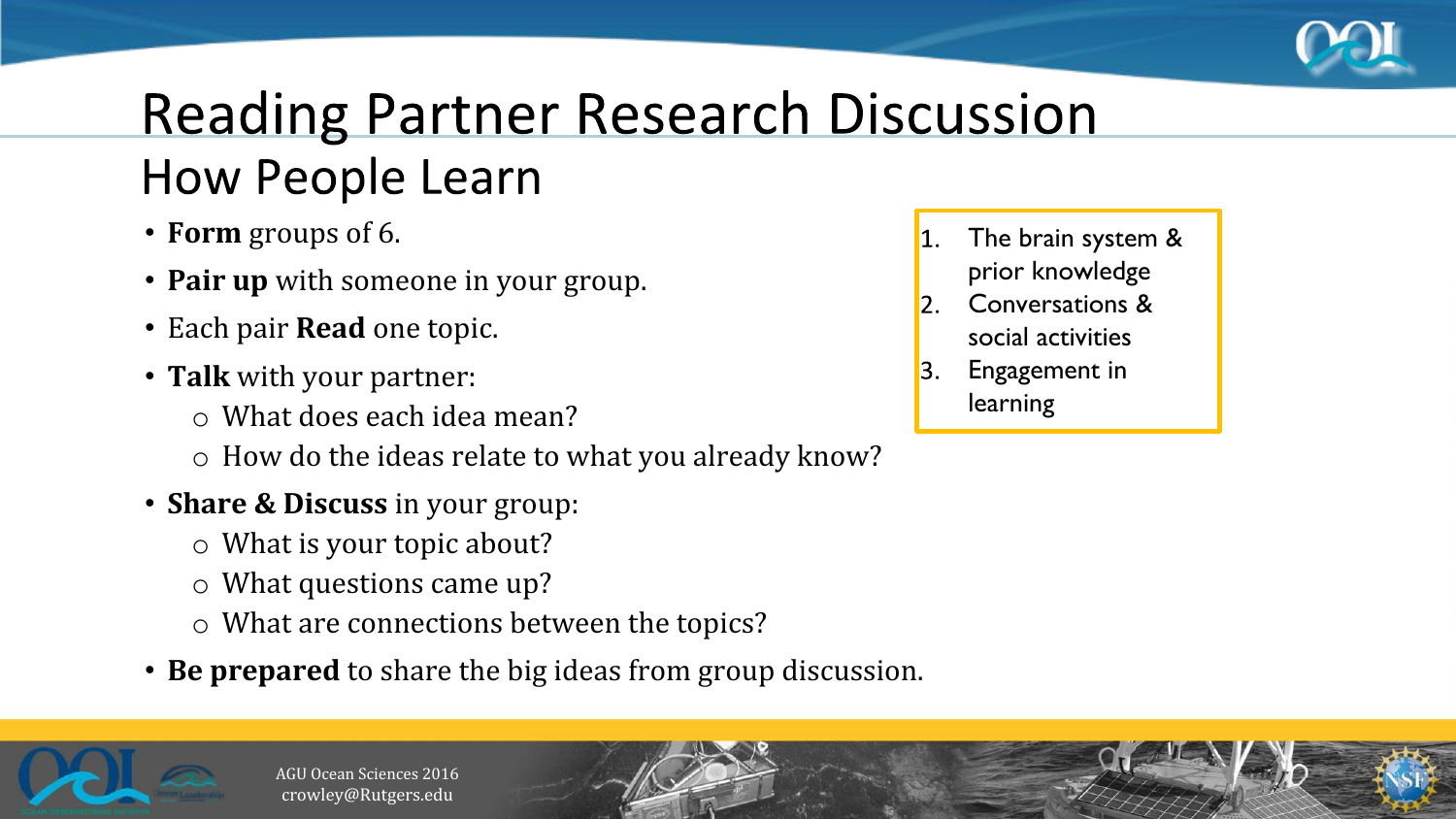

# **Whole-Community Discussion**

#### **How People Learn**

What ideas generated interesting/perplexing/ controversial/excited discussion within your group?

What connections did you notice across the topics?

What new connections emerged that broadened your thinking in new directions?

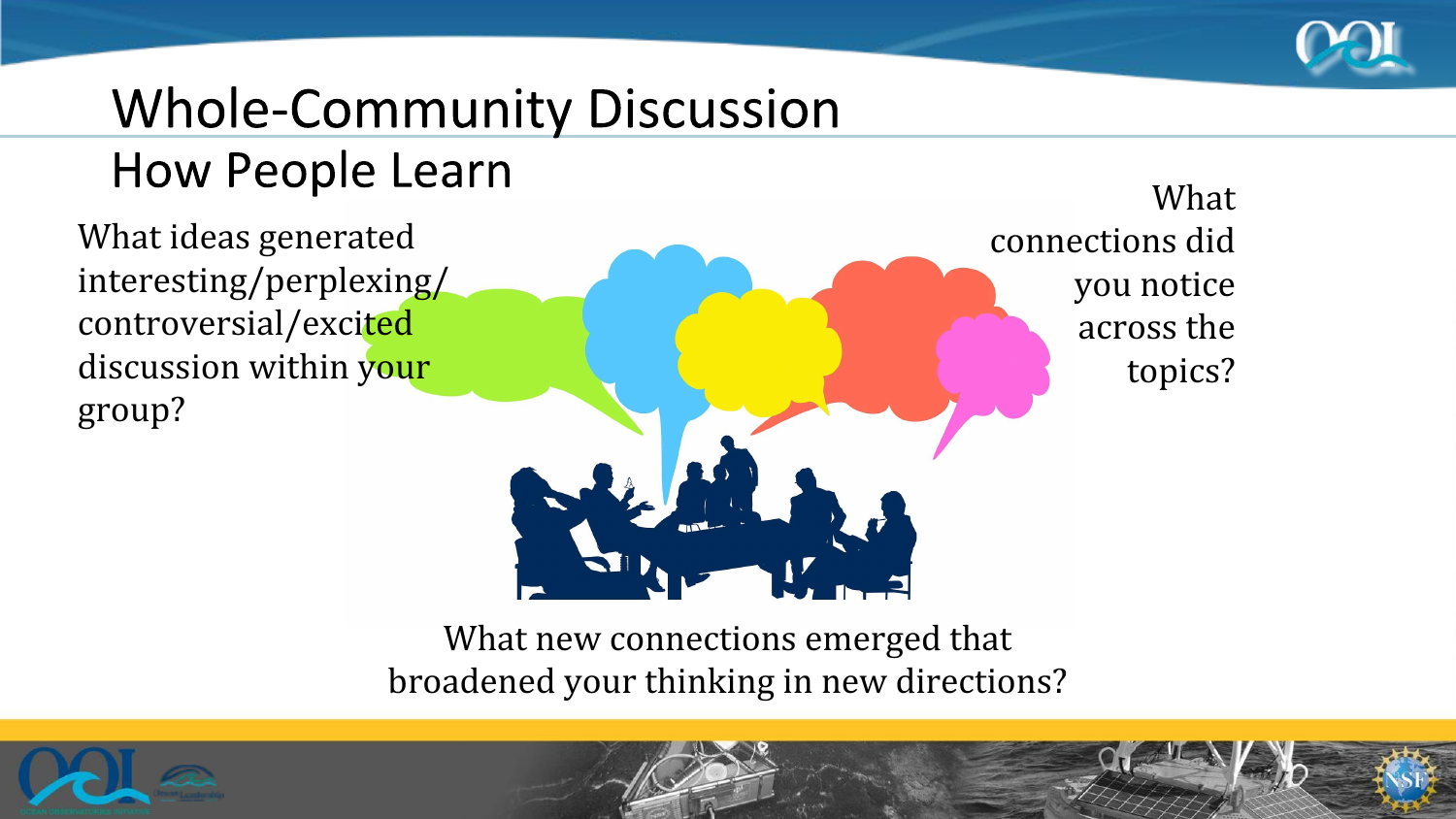

## **Synthesis of Discussion**

- People construct understanding of complex ideas over a long period of time.
- Learners don't acquire concepts simply by having someone tell them the content, or even by doing hands-on activities.
- Learners must encounter multiple learning experiences that encourage them to
	- o question their assumptions;
	- o engage in discussion about their ideas;
	- o make connections to and build on their prior knowledge; and
	- o apply their new understandings in different contexts.

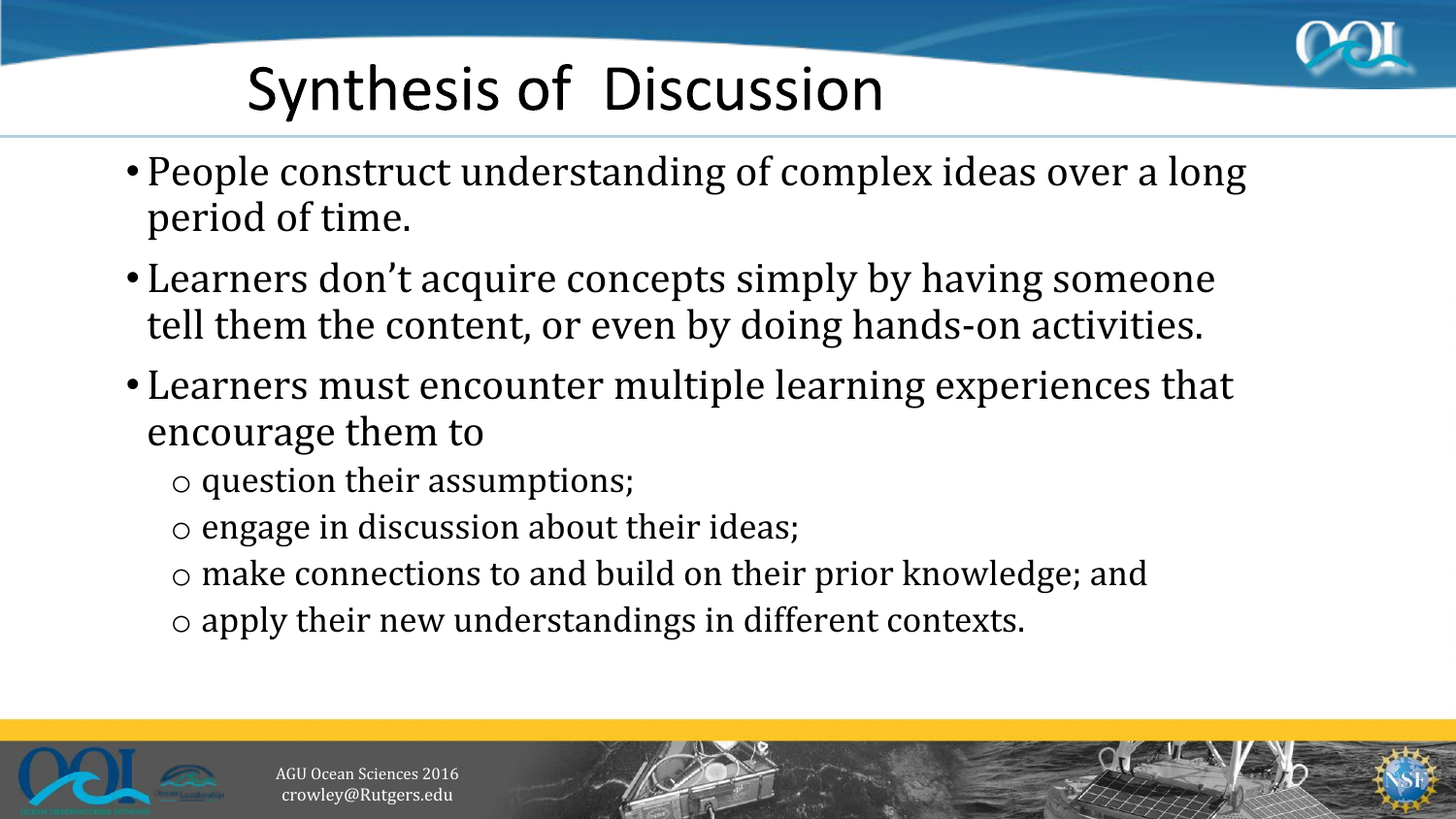### How can experiences be designed to support learning?

- Learning Cycle design framework
- 5 Foundational Ideas about Learning
- Making Thinking Visible:
	- o Turn & Talk
	- o Concept Maps
	- o Think Pair Share
	- o Jigsaw Research Discussions
	- o Bridging analogies
	- o Micro lab

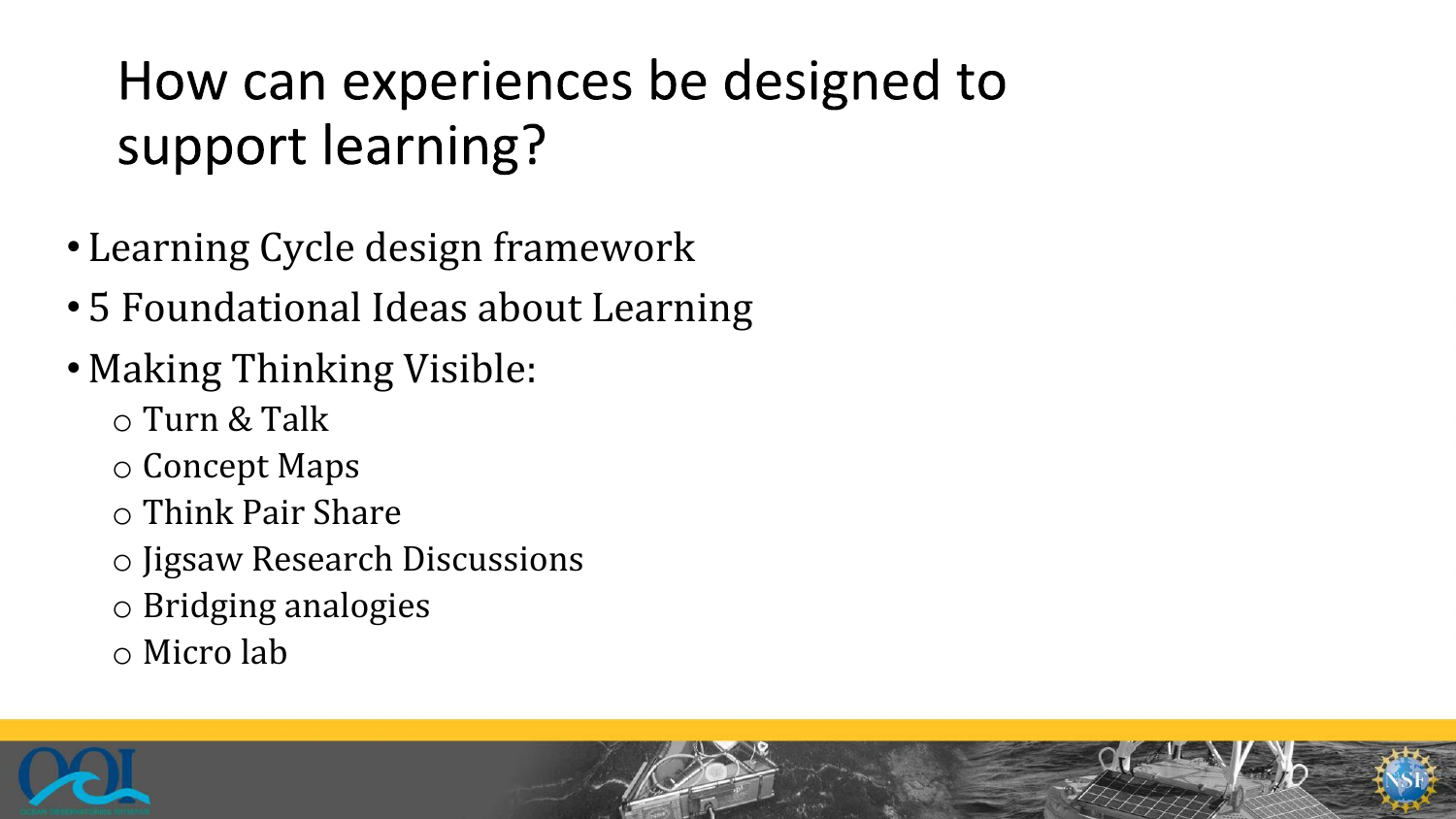

8

## **Visible Thinking Tools**

- When we encounter anything new, we make connections which aids in our retrieval of information and helps our mental models grow in complexity
- Making thinking visible:
	- o uncovers what learners are thinking, including misconceptions they might be holding, and allows us and them a window into what they are understanding and not understanding.
	- o reduces the cognitive load when we can take ideas and manipulate them out of our head with others, we have many more opportunities for making sense of the concepts
	- o uncovers one's own ideas as the starting point for learning and then continuing to make connections to new ideas; learning is not a process of absorbing others' ideas.

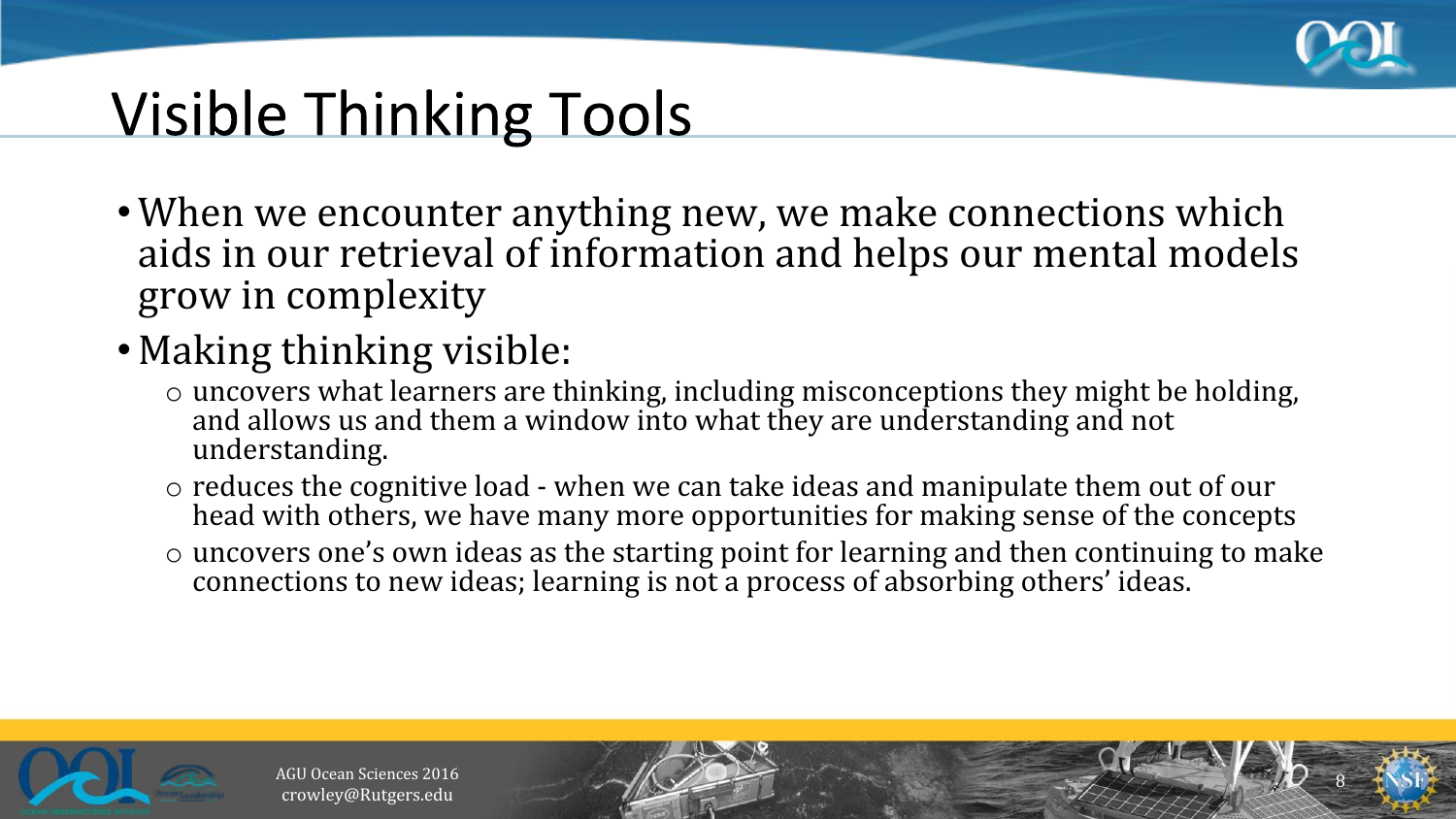

9

## 7 Thinking Moves-integral to understanding

- o Observing closely and describing what's there
- o Building explanations and interpretations
- o Reasoning with evidence
- o Making connections
- o Considering different viewpoints and perspectives
- o Capturing the heart (core) of a concept and forming conclusions.
- o Wondering, sparking curiosity and asking questions

from *Making Thinking Visible: How to Promote Engagement, Understanding, and Independence for All Learners.* Ron Ritchhart, Mark Cheuch, Karin Morrison. 2011 Jossey–Bass

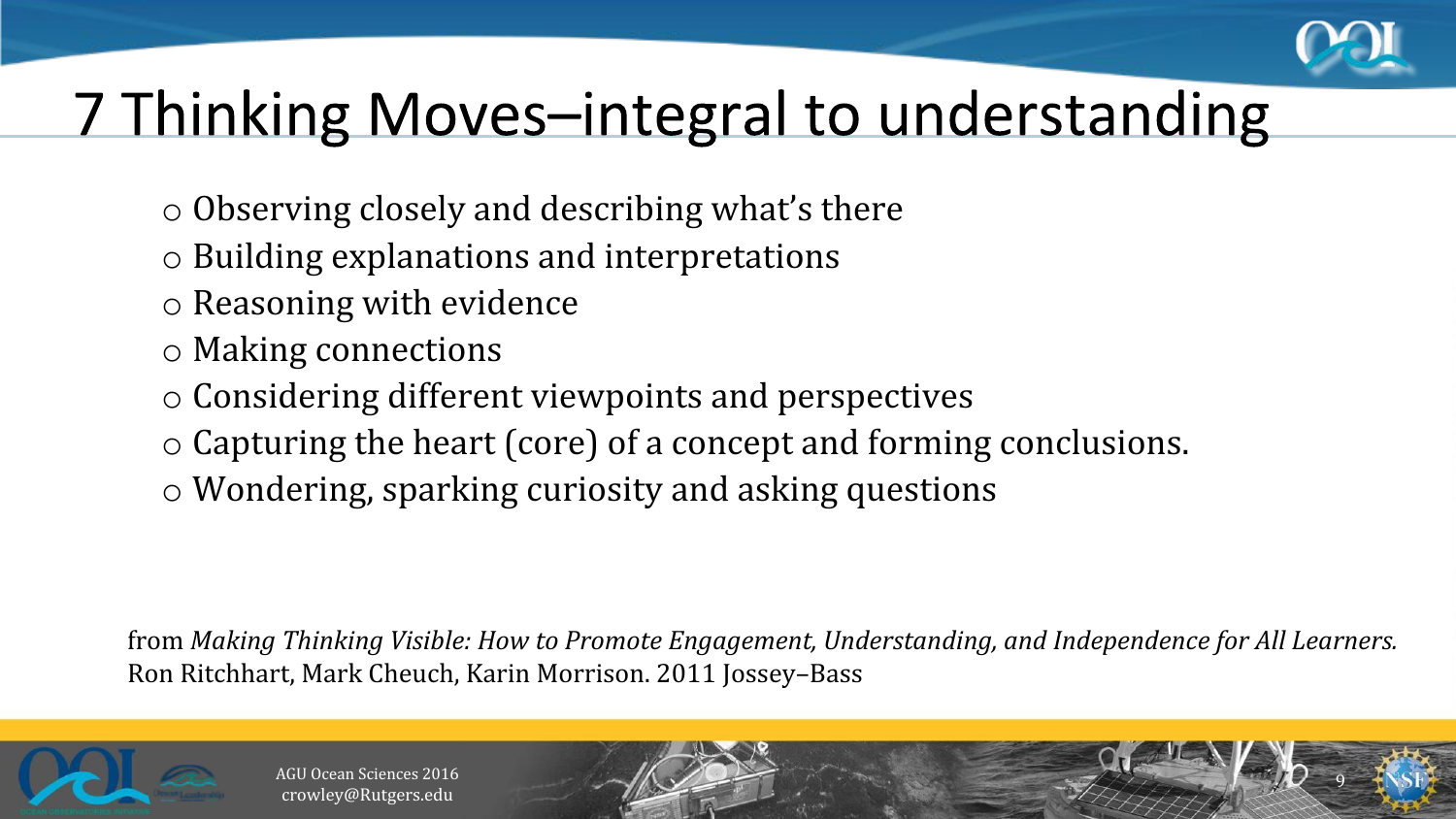

#### Ideas on Learning Revisited

- How has your thinking about how people learn evolved and/or deepened?
- What change or two will you make in your practice to apply ideas and revelations from discussions and activities during the workshop?